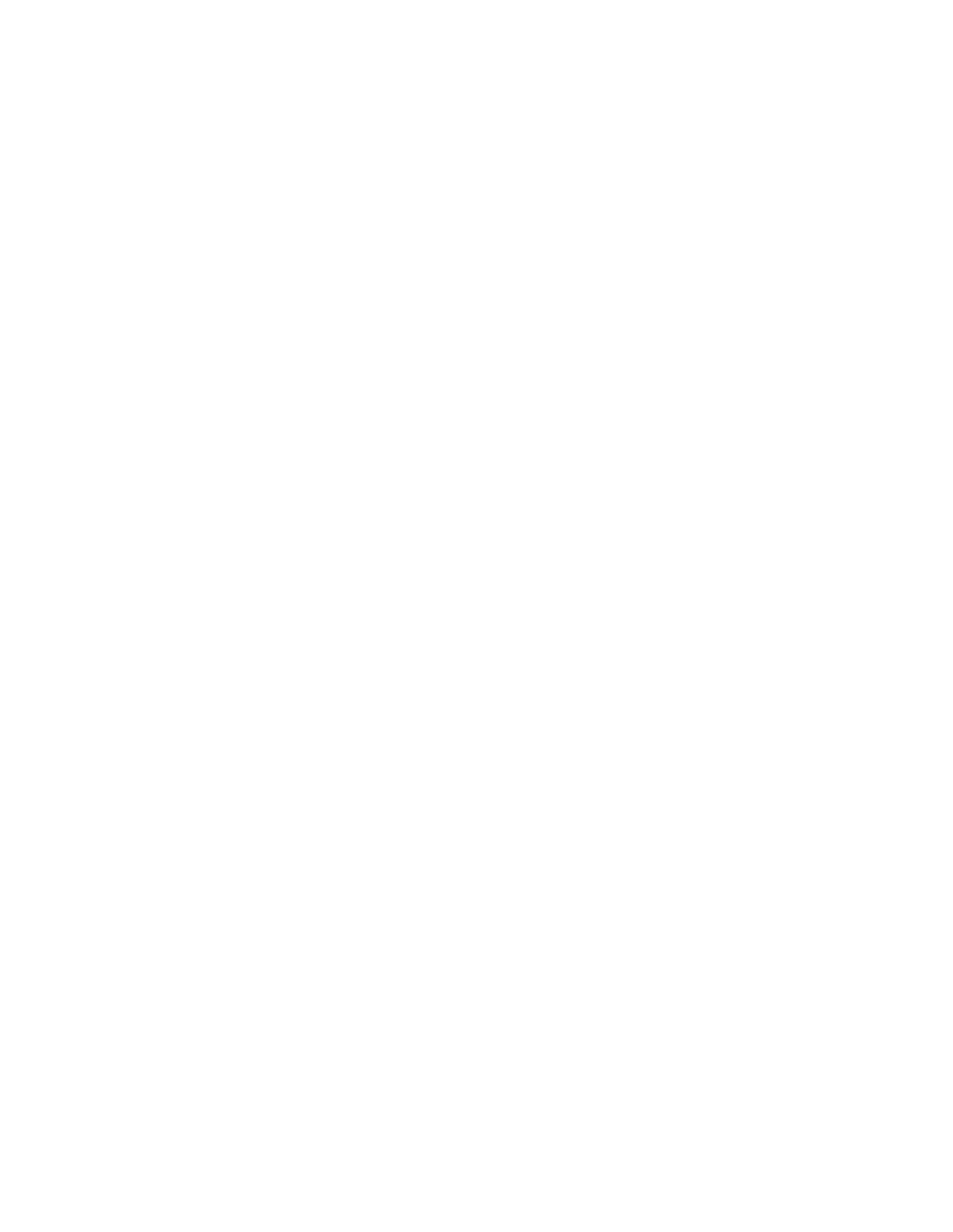### **SECTION 03150 FORMWORK FOR CAST-IN-PLACE CONCRETE**

### <span id="page-2-0"></span>**PART 1 - GENERAL**

#### <span id="page-2-1"></span>1.01 DESCRIPTION

Provide formwork for cast-in-place concrete as indicated, specified, and required.

- A. Work Included in This Section. Principal items are:
	- 1. Furnishing, erection, and removal of forms.
	- 2. Shoring and bracing of formwork.
	- 3. Setting of embedded items, and in non-waterbearing locations setting of pipe sleeves for mechanical and electrical work under direction of respective trade requiring holes for passage of pipe or conduit.
- B. Related Work Not Included in This Section.
	- 1. Furnishing embedded items with setting instruction. (Section 03300)
	- 2. Reinforcement. (Section 03200)
	- 3. Concrete mixing, placing and finishing. (Section 03300)
	- 4. Waterstops. (Section 03300)

#### <span id="page-2-2"></span>1.02 QUALITY ASSURANCE

A. Requirements of Regulatory Agencies. The requirements of California Construction Safety Orders Section 1717 apply to the Work of this Section, and the Contractor shall prepare and maintain at least one copy of the required drawings at the site. The District will not approve the drawings and the Contractor shall submit evidence to the California Division of Occupational Health and Safety to justify the formwork and shoring designs. Design of the structures shown on the Drawings does not include any allowance or consideration for imposed construction loads. Contractor's shoring and formwork drawings shall be filed with the District for record purposes only and not for review or approval. Forms, shoring and falsework shall be adequate for imposed live and dead loads, including equipment, height of concrete drop, concrete and foundation pressures, stresses, lateral stability, and other safety factors during construction.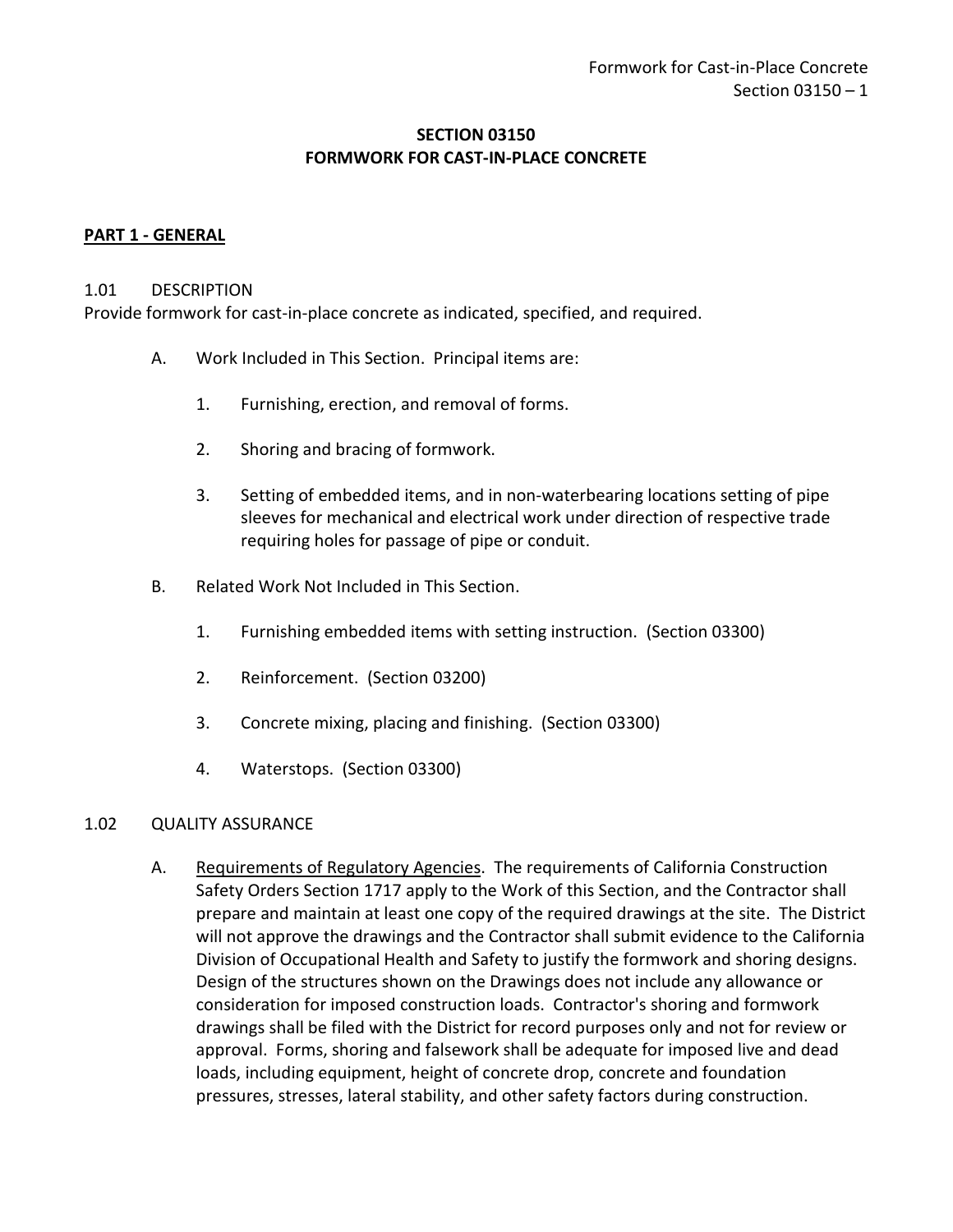# Formwork for Cast-in-Place Concrete Section 03150 – 2

B. Standards and Tolerances. Formwork shall comply with ACI 347R-88 Recommended Practice for Concrete Formwork, except as exceeded by the requirements of regulatory agencies or as otherwise indicated or specified. Except as such other requirements mandate more rigid tolerances, formwork shall be designed and constructed to produce finished concrete conforming to tolerances given in ACI 117-90.

# <span id="page-3-0"></span>1.03 SUBMITTALS

Concrete construction joints and expansion joints shall be of the types and locations indicated. Submit shop drawings showing sequence of forming and concrete placing operations, and location and type of required construction of any proposed expansion joints not shown on the Drawings. Submit shop drawings at least fifteen (15) working days in advance of form fabrication.

## <span id="page-3-1"></span>**PART 2 - PRODUCT**

## <span id="page-3-2"></span>2.01 FORM COATING

Non-grain-raising and non-staining resin or polymer type that will not leave residual matter on surface of concrete or adversely affect bonding to concrete of paint, plaster, mortar, protective coatings, waterproofing or other applied materials. Coatings containing mineral oils, paraffins, waxes, or other non-drying ingredients are not permitted. For concrete surfaces contacting potable stored water, the coatings and form-release agents shall be completely non-toxic.

### <span id="page-3-3"></span>2.02 LUMBER

WWPA No. 1 Structural Light Framing or No. 1 Structural Joists and Planks, or equal. Board forms, if used, shall be No. 2 Common or better, T&G or shiplap, S1S2E or better.

### <span id="page-3-4"></span>2.03 PLYWOOD

Plywood shall conform to U.S. Product Standard PS-1 and shall bear APA or DFPA grade mark.

- A. General Use. Exterior type, Grade B-B Plyform, Class I, minimum 5/8" thickness. Mill-oiling is not permitted.
- B. Special Use. Use one or more of the following materials, or equal:
	- 1. HDO coating two sides on Plyform, Class I, Exterior.
	- 2. Exterior Type Grade B-B Plyform, Class I, having 1/8" thick fully adhesive bonded facing on one side of tempered structural hardboard.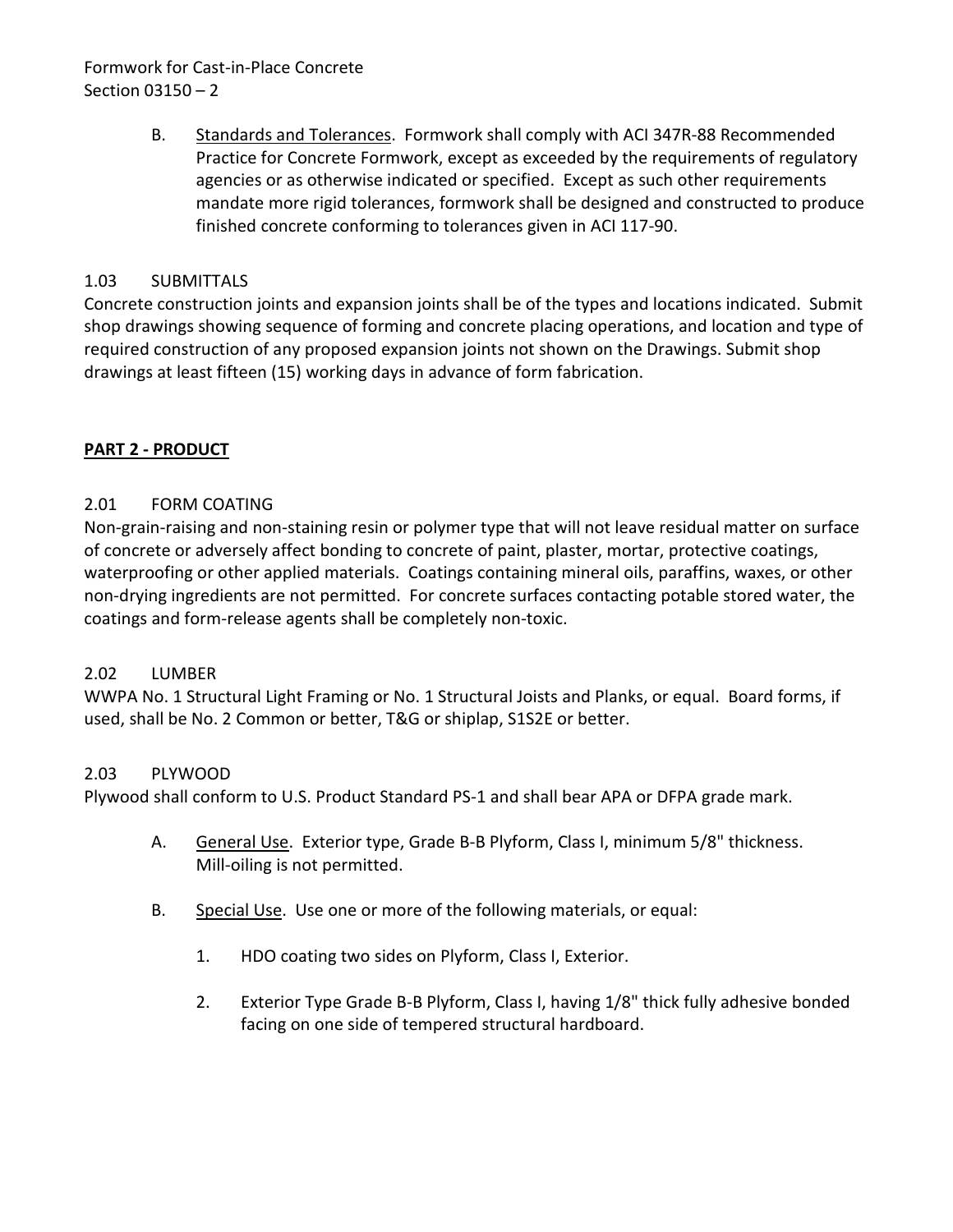3. Birch hardwood plywood, all plies of Arctic white birch, panel faces on both sides phenolic plastic impregnated and faced with phenolic plastic by the hot press process, panel edges factory sealed, bearing manufacturer's logo in lieu of grade mark.

### <span id="page-4-0"></span>2.04 METAL FORMS

True to detail, good condition, clean, free from dents, bends, rust and oil, and of adequate size as approved by the Engineer.

## <span id="page-4-1"></span>2.05 ROUND COLUMN FORMS

Structural quality fiberboard, metal tubes as specified for metal forms, or fibrous glass reinforced plastic.

## <span id="page-4-2"></span>2.06 METAL FORM TIES

Prefabricated rod, snap-off, or threaded internal disconnecting type of tensile strength to resist all imposed loads. Ties shall leave no metal within 1½" of concrete surfaces after removal. Snap-off type ties shall have integral washer spreaders of diameter to fully close tie holes in forms. In waterbearing structures, ties shall be equipped with an integral waterstop which shall remain in place.

## <span id="page-4-3"></span>2.07 FORM JOINT SEALERS

For joints between form panels, use resilient foam rubber strips, nonhardening plastic type caulking compound free of oil, or waterproof pressure-sensitive plastic tape of minimum 8-mil thickness and 2" width. For form tie holes, use rubber plugs, plastic caulking compound, or equal.

### <span id="page-4-4"></span>2.08 MOLDS

For grooves, drips, rebates, profiles, chamfers, and similar items, use smooth milled pine or douglas fir coated with specified form coating, or standard product extruded polymer plastic units of the indicated or required shapes.

### <span id="page-4-5"></span>**PART 3 - EXECUTION**

### <span id="page-4-6"></span>3.01 FORM TYPES

- A. Smooth Surface Concrete. Use specified plywood or metal forms, as approved, for interior and exterior exposed concrete and all formed concrete in contact with liquids, waterproofing and protective coatings. Metal forms shall be lined with plywood.
- B. General Concrete. Use either plywood or board forms for concealed surfaces, or form as specified for smooth surface concrete. Metal forms for general concrete need not be lined with plywood.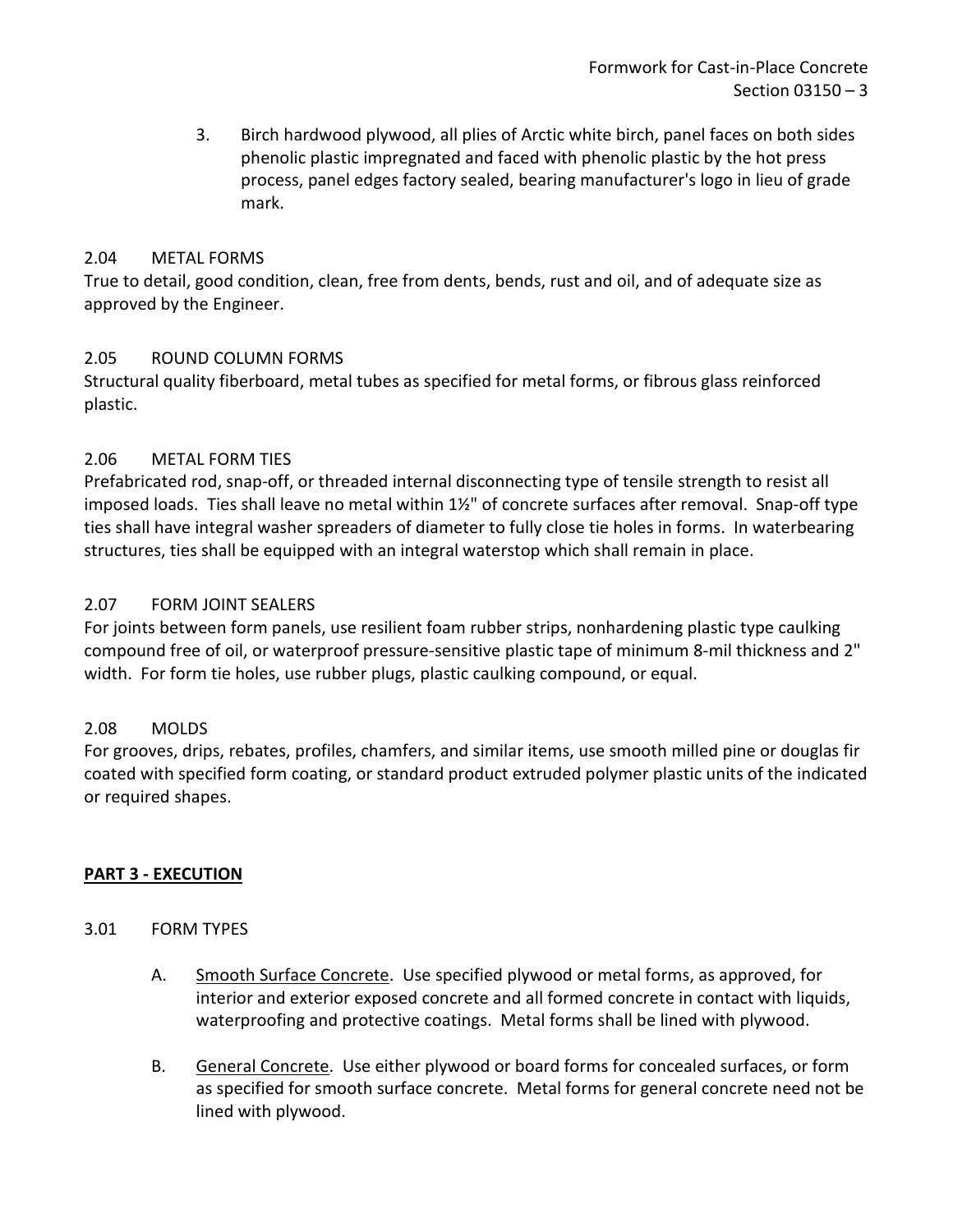# Formwork for Cast-in-Place Concrete Section 03150 – 4

- C. Approval. Metal forms shall be furnished to the jobsite sufficiently in advance of construction for detailed inspection by the Engineer. Forms showing evidence of worn connections of tie-holes, damaged or warped surfaces, or any other unsatisfactory feature shall be ordered removed from the jobsite by the Contractor, and shall not be returned to the jobsite. Metal forms, faced forms, and other forms shall be maintained in good condition through the construction period, and when in the opinion of the Engineer this is no longer the case, the unsatisfactory material will be removed from the jobsite.
	- 1. Refer to Section 03300 for approval of form placement.

## <span id="page-5-0"></span>3.02 SHORING AND FALSEWORK

Distribute loads properly over base area on which shoring is erected, either concrete slabs or ground; if on ground, protect against undermining or settlement, particularly against wetting of soils.

- A. Alignment. Construct forms to produce in finished structure all lines, grades, and camber as required.
- B. Camber. Provide jacks, wedges, or similar means to induce camber and to take any settlement in formwork which may occur either before or during placing of concrete. Camber for beams and slabs shall be as and where indicated. Perform screening in such manner as to maintain beam depths and slab thicknesses.

### <span id="page-5-1"></span>3.03 FORM CONSTRUCTION

Build forms to exact shapes, sizes, lines, and dimensions as required to obtain accurate alignment, location and grades, and level and plumb work in finished structures. Provide for openings, offsets, keyways, recesses, moldings, reglets, chamfers, blocking, joint screeds, bulkheads, anchorages, and other required features. Make forms easily removable without hammering or prying against concrete. Use metal spreaders to provide accurate spreading of forms. Construct forms so that no sagging, leakage, or displacement occurs during and after pouring of concrete. Coat forms with specified coating material only prior to placement of reinforcing steel; do not allow coating to contact reinforcing bars. Provide l-foot minimum clear opening over form for finishing concrete.

- A. Chamfers. Provide 3/4 inch x 3/4 inch chamfer strips for all exposed concrete corners and edges unless otherwise indicated.
- B. Recesses, Drips and Profiles. Provide types shown and required.
- C. Form Joints and Tie Holes. Seal joints between form panels with specified foam plastic strips, caulking compound, or tape. Unless form tie spreaders fully seal tie holes in forms, seal around ties with specified materials and prevent leakage of concrete mortar.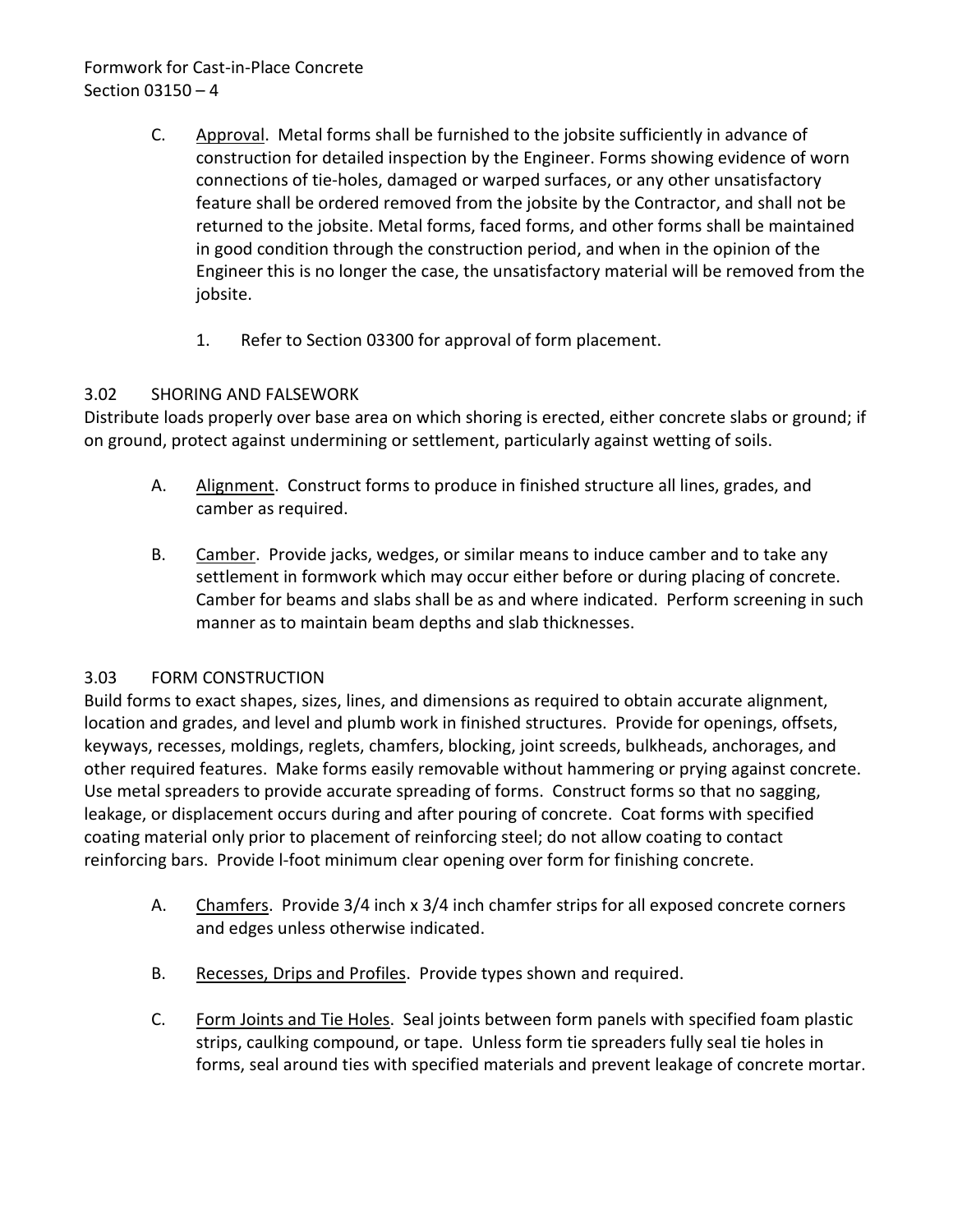- D. Form Windows. Provide windows in forms wherever directed or necessary for access for concrete placement and vibration. Windows shall be of size adequate for tremies and vibrators, spaced at maximum 6 foot centers, horizontally. Windows shall be tightly closed and sealed before placing next lift of concrete.
- E. Cleanouts and Cleaning. Provide temporary openings in wall and column forms for cleaning and inspection. Prior to pouring, clean all forms and surfaces to receive concrete.
- F. Reglets and Rebates. Properly form all required reglets and rebates to receive flashing, frames, and other equipment. Dimensions, details, and precise positions of all such reglets and rebates shall be ascertained from the trades whose work is related to or contingent upon same, and the concrete work formed accordingly.
- G. Re-use. Clean and recondition form material before each re-use. Unsatisfactory material shall be rejected and removed from the site.

# <span id="page-6-0"></span>3.04 EMBEDDED PIPING AND ROUGH HARDWARE

All trades which require openings for the passage of pipes, conduits, and other inserts shall be consulted and the necessary pipe sleeves, anchors, or other required inserts shall be properly and accurately installed. Openings required by other trades shall be reinforced as indicated and required. Conduits or pipes shall be located so as not to reduce the strength of the construction, and in no case shall pipes other than conduits be placed in a slab 4½" or less in thickness. Conduit embedded in a concrete slab shall not have an outside diameter greater than one-third of the thickness of the slab nor be placed below bottom reinforcing steel or over top reinforcing steel. Conduits may be embedded in walls provided they are not larger in outside diameter than one-third the thickness of the wall, are not spaced closer than three diameters on center, and do not impair the strength of the structure. All conduit, piping and other wall penetrations or reinforcements shall be subject to District's policy and approval.

### <span id="page-6-1"></span>3.05 FIELD QUALITY CONTROL

- A. Inspection of Forms. Refer to Article 3.01 C for approval requirements for forms prior to use, and to Article 3.05 B for requirements during concrete pours. Refer to Section "Cast-In-Place Concrete" for approval requirements for placement of forms.
- B. Control During Concrete Placement. Devices of the tell-tale type shall be installed on supported forms and elsewhere as required to detect formwork movements and deflection during concrete placement; plumb-bobs shall be utilized on forms for all walls and columns eight (8) feet or more in height. Required slab and beam cambers shall be checked and correctly maintained as concrete loads are applied on forms. Workmen shall be assigned to check forms during concrete placement and to promptly seal all mortar leaks.